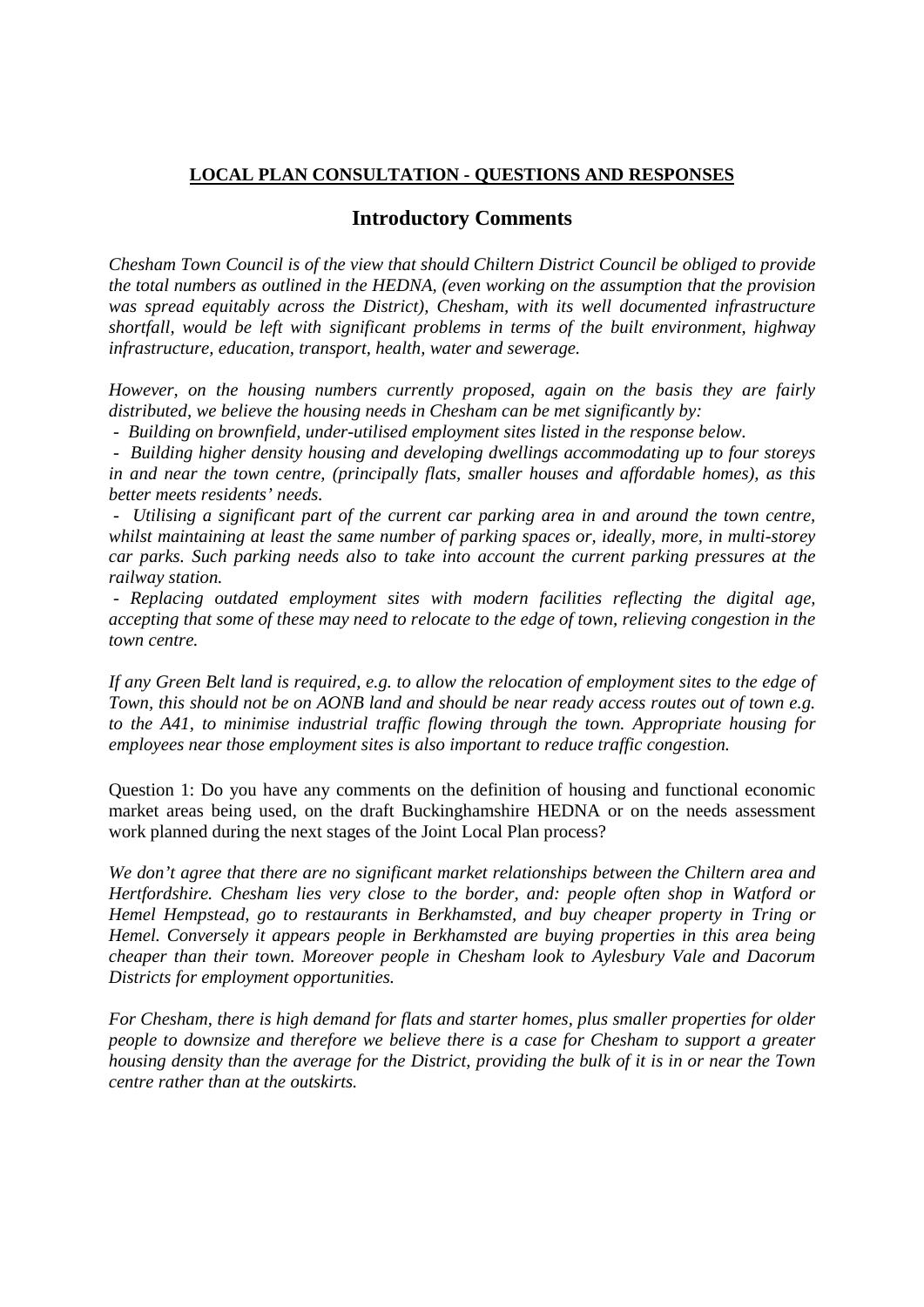*On employment land, current employment land in Chesham is under-utilised so it is questionable if the town needs an additional 2 hectares. However, we accept that we may need some additional employment land on the edge of town in order to release employment land in the more central areas of Chesham for housing.*

Question 2: Do you have any comments on the draft HELAA, particularly in relation to whether included sites are likely to be deliverable by 2036 and whether additional sites should be added?

*It's impossible to know exactly which sites will become available by 2036, but a lot of them certainly will be if they have development potential and therefore offer financial return possibilities. However we accept the conclusions as presented at the present time.*

Question 3: Are there existing uses not currently identified in the HELAA and within the built up areas that may be surplus to requirements or where the existing use could be consolidated or re-provided elsewhere such as open spaces, sports and leisure uses?

*No, unless further sites come forward unknown to us.*

Question 4: Do you agree with the approach to the Joint Local Plan Vision and Objectives and if not what changes or additions do you consider are needed? Please explain your reasoning for suggesting any alterations.

*We agree with the approach though express concern on the reference to possible Green Belt development when the proper assessment was only completed a few days before the closure of the consultation period.*

*Local business organisations (Better Chesham, Chiltern Chamber, Federation of Small Businesses and Buckinghamshire Business First) have identified the need for a small business incubation and innovation centre in Chesham as a top priority. The need for a hotel in Chesham was also identified. Two regional commercial property agents have the opinion that although present growth demand is dormant, any future economic growth would lead to shortages, particularly of office space within the centre of the town.*

Question 5: What spatial strategy option or options do you think the Council should consider and what should be the priority order? Are there any other spatial strategy options that the Joint Plan should consider and why?

*We would prioritise 'Investigate all the options', which is Option L. Looking at the other options, we would have reservations in regard to Options B, C and F.*

*With regards to Option J, we have reservations that this would be most attractive to those moving out of London and not fully address local need in terms of those established residents looking for reasonable accommodation to allow them to stay and work within the town.*

*Regarding Option K, we need to be assured of the actual employment space demand within Chesham and the Chilterns, and that such employment site development would reflect the*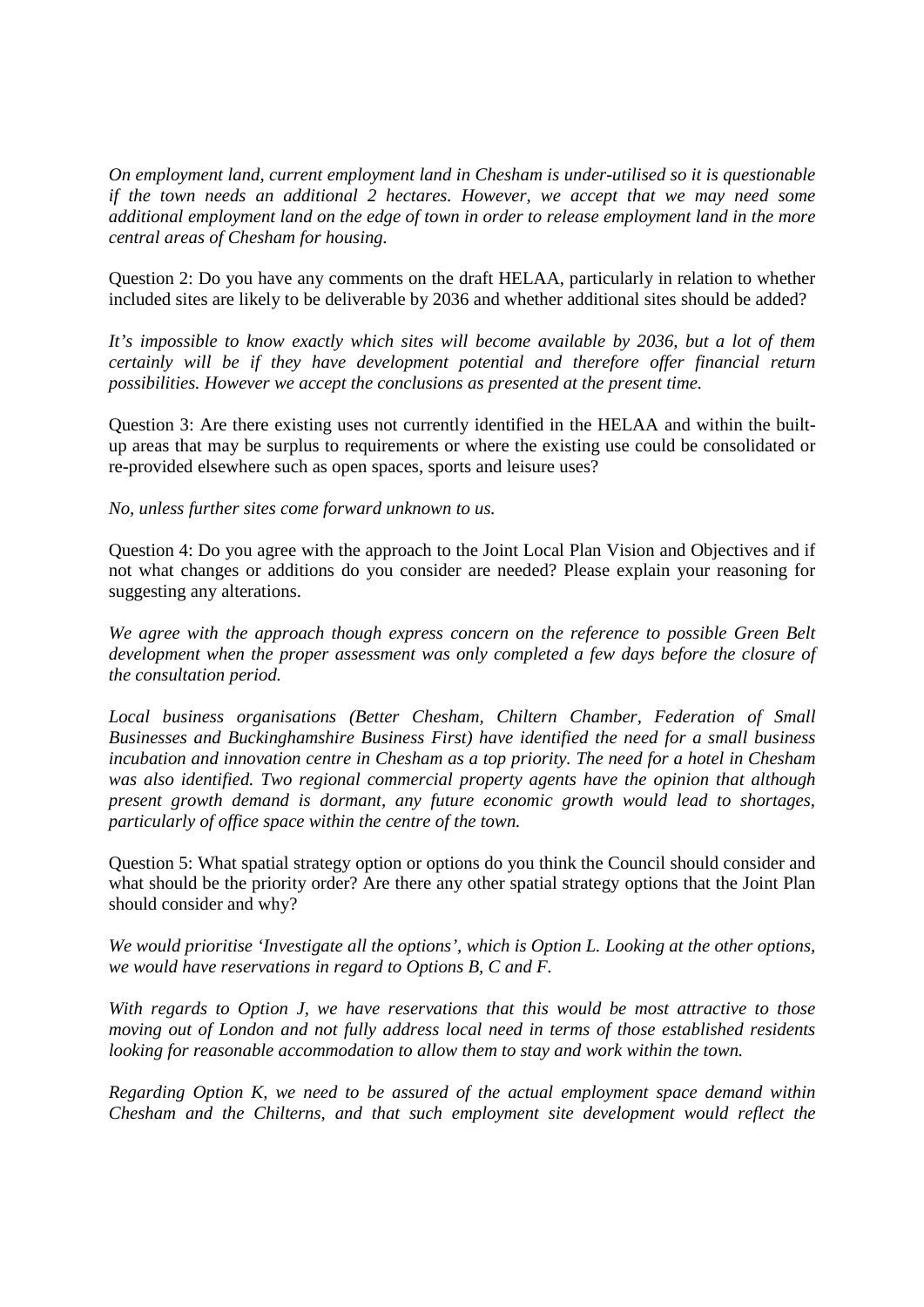*changing dynamics of working practices, e.g. the change from light industry production to IT led and home working businesses.*

*When considering all options, we believe the following should be adhered to:*

*Protect the AONB*

*Fulfil the wishes of the majority of our residents by protecting the Green Belt as much as practicably possible. Where it is considered unavoidable to develop the Green Belt, we believe it would be better served earmarking the area predominantly for community, sporting and educational use (or employment sites as previously stated) rather than simply wholesale housing development*

*Development should not lead to the town coalescing with neighbouring villages and creating suburban sprawl most obviously with Botley and Ley Hill.*

*There should be a fair distribution of development across the District*

*Develop older, industrial sites into higher density dwellings e.g. Chilton Road, Bellingdon Road and Phoenix Business Park, Townsend Road, Springfield Road, amongst others identified in the report by GL Hearn Ltd to CDC (2013). It should be noted that these sites suffer from a lack of parking. For this reason the Town Council is undertaking a Parking Review toestablish Resident Parking Areas to maintain what parking there is for the current established residents only. It may be necessary for the District Council to consider the need for a new public car-park for lower Townsend Ward roads.*

*Develop some higher density housing provision generally, including some upward development, though this needs to be in carefully chosen locations and mutually agreed acceptable design*

*The conservation areas of the High Street and the Old Town should be protected.*

*If necessary, there is potential for the development of a small scale business park on the edge of town, close to the A416*

*Look to provide smaller sites ifthe larger indicated area for development in the Green Belt is not supported.*

Question 6: Do you have comments on individual options generally or specific settlements/site options that could be part of these options?

Option A - *The large cleared site on Asheridge Road would be very suitable for residential development and could accommodate a large number of dwellings. Although scheduled as an employment site, no one has worked there for many years so it is doubtful whether itwould need to be replaced by another employment site elsewhere. Indeed we would question whether the*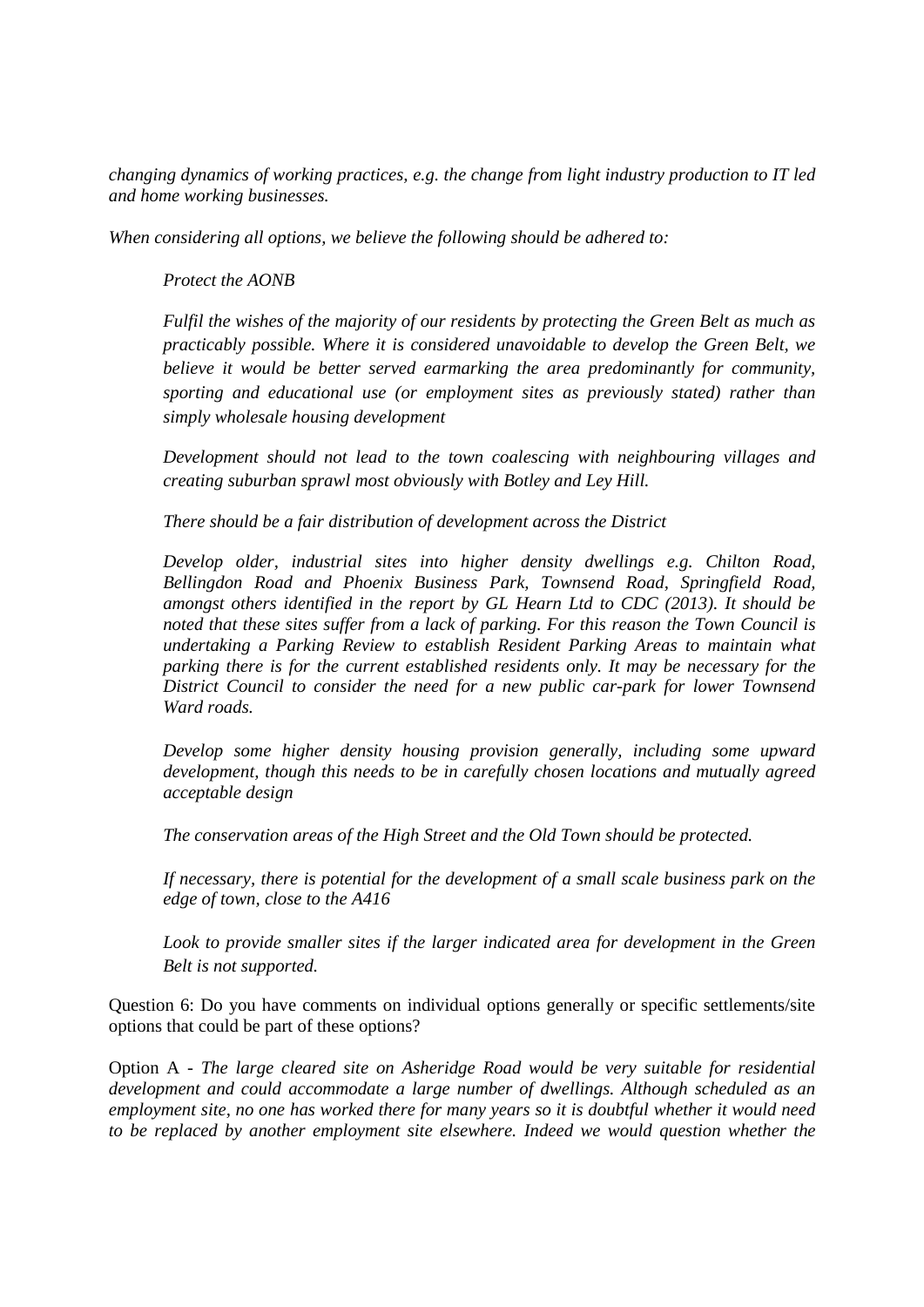*District Council should continue to rigorously pursue its 'mixed use' development policy when often there seems little evidence of employment need on a site and where, historically, these mixed use have occasionally led to conflict. There is precedence for conversion to residential use in the area; the size of this site does, however, raise serious concern over infrastructure and particularly school places as existing facilities at Elmtree School are at full capacity. Perhaps consideration could be given to a land swap.*

*Option F - We have significant concerns that the Local Plan Document looks at a site considerably larger than the Countywide Green Belt Review proposals for Nashleigh Hill/ Lycrome road 13A site, extending it over Lye Green Roads to link up with Botley. This extension leads to direct coalescence with Botley. There are also strong objections on highway grounds because of the restricted access to the Town Centre using White Hill or Eskdale Avenue, which on school mornings can have tailbacks into Lye Green Road. The alternative route via Berkhampstead Road goes through the area of Poor Air Quality. We therefore strongly object to the extension of the site across Lye Green Road which is not supported by the Countywide Green Belt Review.*

*It is important that a Green Corridor is maintained for wildlife and recreation from Brushwood Road to Lycrome Road along the wall established recreational footpath, and also between Lye Green Road and Nashleigh Hill. There will be a need to allow for an extension to Brushwood School.*

Question 7: Do you have comments on the suggested level of unmet needs in Chiltern/South Bucks?

*Given the infrastructure, Green Belt and AONB constraints in Chiltern, there is likely to be a considerable level of unmet need. As already indicated, we are concerned on the pressures from those relocating from London and the (anecdotal) evidence of many of our new smaller dwellings being bought as 'buy to let' properties to accommodate this group. This removes them from the affordable market for local residents based on local wages.*

Question 8: Do you have any comments or suggestions on how the councils can meet its local affordable housing need?

*We believe that the Government's current policies are putting severe constraints on Housing Associations and other organisations to provide a reasonable and proportionate amount of affordable housing so would welcome policies to redress this.*

*The provision of affordable and economic housing in Chesham is coming under pressure through increasing numbers of residents moving into Chesham from outside the District. A 2015 report from TfL indicated that Chesham Station recorded the third highest increase in footfall of all stations across the London Underground. This is a clear indicator that Chesham is viewed as an affordable commuter town; there is anecdotal evidence that this effect has driven up local housing prices.*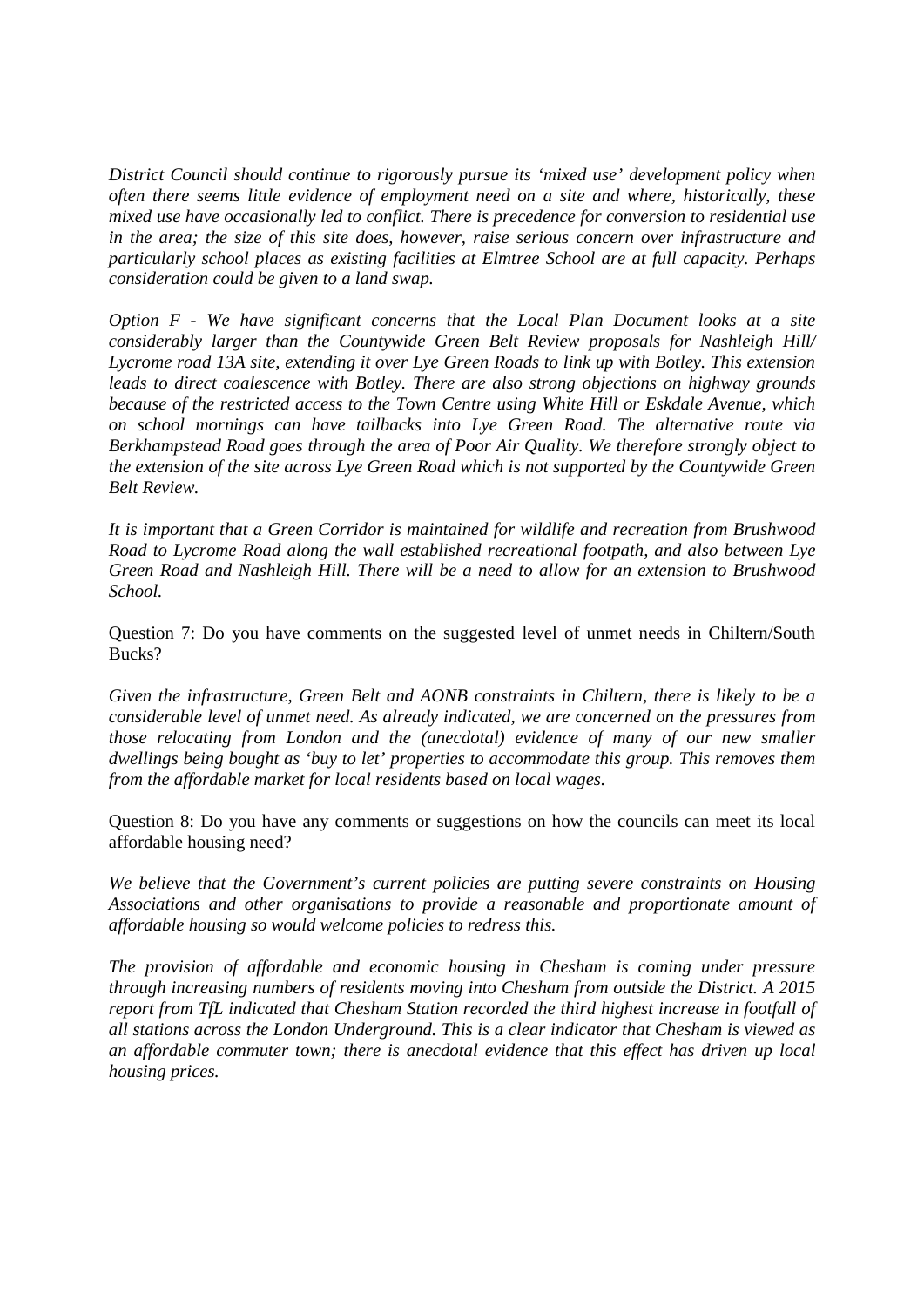Question 9: Do you have any comments on the above options to meet the needs of Gypsies, Travellers and Travelling Showpeople?

*We would support options A and B but of course are aware that this in itself may not be sufficient to meet need.*

Question 10: How do you think the Joint Local Plan can best meet specialist elderly accommodation needs, both in term of general and affordable needs?

*There does seem to be an increasing supply of assisted housing, care home accommodation, etc., but, as increasingly provided exclusively by the private sector, affordability is proving a problem. Moreover it should be borne in mind, many older persons' friends and relatives are often in the same age-group and have transport and mobility issues, so it is important these accommodation needs are met locally where possible.*

Question 11:Do you have a view on the Heritage Strategy – for example views on our local heritage assets, how heritage contributes to quality of life and our sense of place and community?

*This is, in itself, deserves a large piece of work involving the Historic Buildings Officer, but Chesham highly values its Conservation Areas of the Old Town and the High Street, both of which are seen as an important part of our status as an Historic Market Town..*

Question 12:Are you aware of any currently unprotected local heritage assets that should be identified and if so why is the heritage asset important locally?

*Cemetery chapel and buildings. Chesham cemetery is an emotive place for many Chesham people, and these nineteenth-century, flint-faced buildings are very much part of its identity. They have no current protection.*

*The town centre has many historic buildings and, while in a conservation area and having some properties in Market Square and the High St which are of Grade II Listed Building status, there*  $a$ re *other properties* worthy *of protection.* Some *consideration also needs* to be given to the *protection of the skyline in the town centre. The White Hill Centre and the Quaker Meeting House both have historical merit.*

Question 13: Local Green Space designations can be made as part of the Local Plan and so local residents, community groups and other local stakeholders are asked to identify areas that they would like to be considered. Importantly any nomination should include supporting evidence.

*If not already designated, then Botley Field, Co-op Field, Nashleigh Recreation Ground, Berkhampstead Field, the Moor, Captains Wood, Francis Wood ought to be considered. (Botley Field and Francis Wood are both included in the areas being tested for possible housing and employment land respectively.) The same would apply to the town's allotment sites.*

Question 14: Do you have any nominations for Local Measures?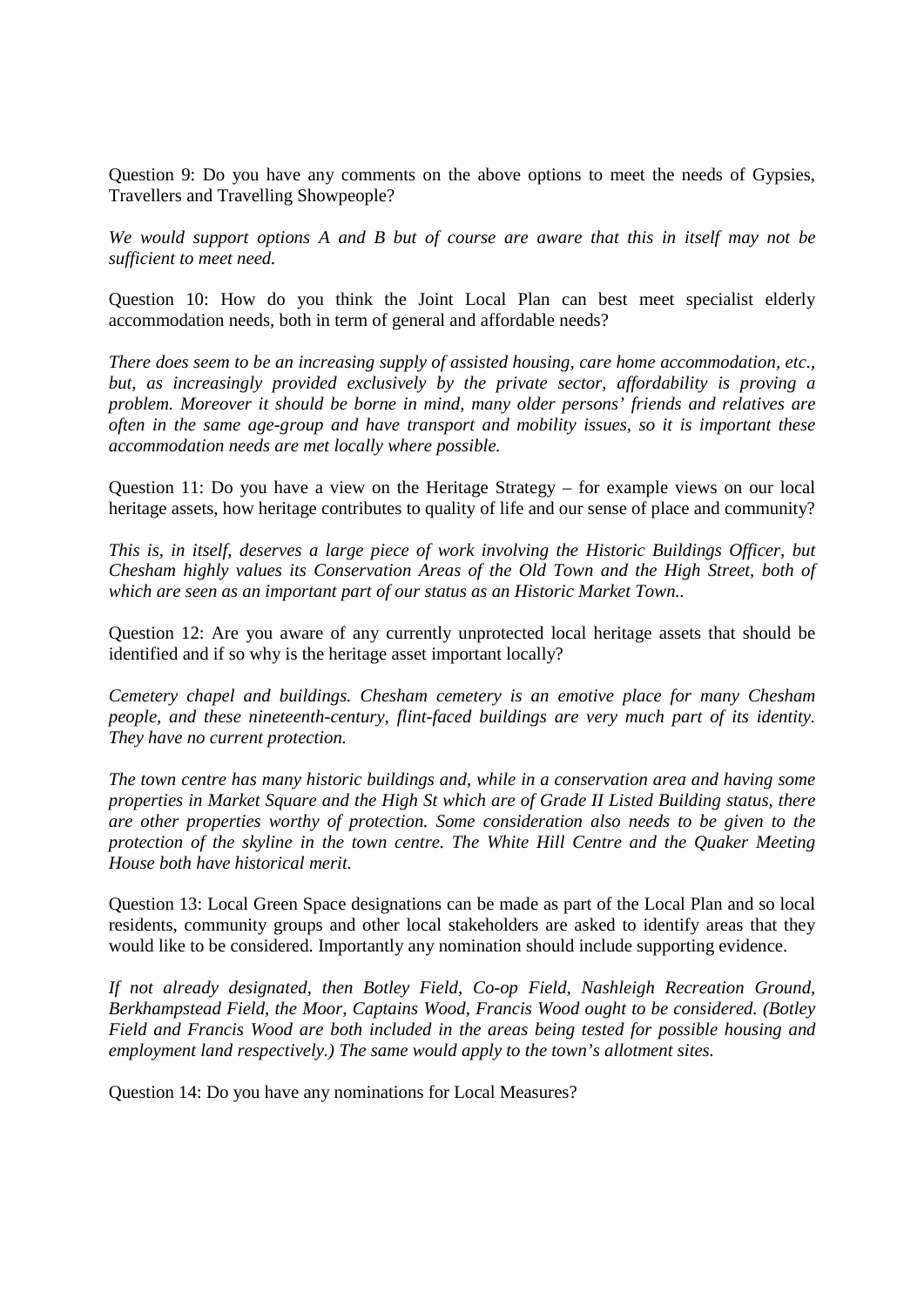Due to the cost and resources required for a town the size of Chesham, we have decided not to *currently embark on a Neighbourhood Plan butwill reconsider after the adoption of the Local Plan. We would welcome support in future from CDC to develop local measures where appropriate in due course.*

Question 15: Do you have a view on the scope of policies proposed set out in Appendix 7.

*We would prefer to consider this in further detail as the Local Plan progresses. However we believe that critical local agencies such as Highways, Education and Health should have the capability and funding to respond to significant changes which could occur over the next 20 years. All planning must ensure that upgrading of infrastructure takes place in advance of expansion plans.*

Question 16: Do you have any comments on the Settlement Infrastructure Capacity Study, infrastructure needs or issues and CIL?

*Some of Chesham's infrastructure is already under a large amount of pressure and will certainly need major upgrading before further development takes place. Particular concerns are: sewerage capacity for increased housing provision and the eradication of overflows into the River Chess; over-abstraction from River chess; the A416 congestion management corridor; the Air Quality Management Area in Broad Street and Berkhampstead Road; schools, (in particular, primary schools), at capacity; G.P.s and dentists close, or full, to capacity; station car park near capacity; older Chesham estates with no further room for on street parking; lack of cycle routes into town. Town Cemetery becoming close to capacity.*

*We are concerned that no detailed analysis of infrastructure needs has taken place, nor is there any coherent and detailed mapping. We are also concerned that maintenance and upgrading has historically been insufficient, leaving flood control, traffic density, water supply and drainage in poor condition; we also recommend that the Local Area Plan take account of the Surface Water Management Plan for Chesham and High Wycombe (2011 – Ref 1) which contains the proposal to reroute the Vale Brook Culvert into Star Yard.*

*Infrastructure before development is an imperative for Chesham, therefore private funding will be crucial and a CIL orsimilar mechanisms for obtaining monies should be central to this. We would also like assurance that monies raised locally will be reserved to be spent locally. The CIL would also give opportunity for this Council to determine where such funds should be invested in the town's infrastructure.*

*The Council may look to support a large scale project in the wider Town Centre as being more likely to deliver the necessary infrastructure than would small scale, piecemeal developments scattered around the town.*

Question 17: Do you have any other points you would like the Council to take into account in the preparation of the Joint Local Plan? For example are there any challenges or opportunities you think the new Joint Local Plan will need to address?